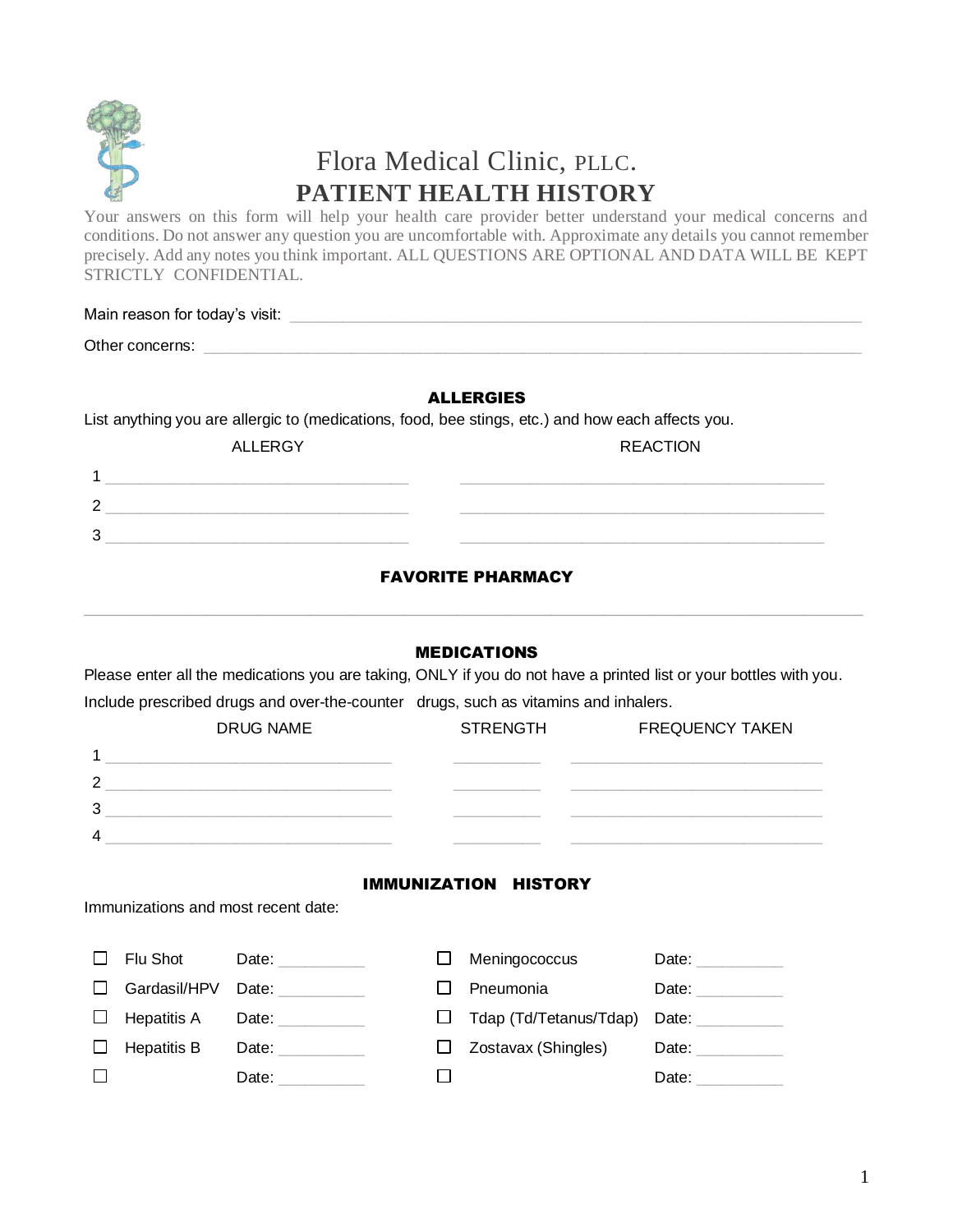#### PAST SURGICAL HISTORY

|  | <b>SURGERY</b> |
|--|----------------|
|  |                |

Y **SURGERY YEAR** 

## PAST MEDICAL HISTORY

Please check all that apply:

|              | <b>ADHD</b>                     |               | Ear or Hearing Problems         | Osteoporosis          |
|--------------|---------------------------------|---------------|---------------------------------|-----------------------|
|              | AIDS/HIV                        |               | Eye Problems                    | Gl/bowel problems     |
| $\mathbf{L}$ | Allergies                       |               | Fibromyalgia                    | Pneumonia             |
| $\mathbf{I}$ | Anemia                          | $\mathbf{r}$  | Gout                            | Polyps in colon       |
|              | Arthritis                       |               | Headache/Migraines              | Prostate problems     |
|              | Asthma                          | n a           | Heart murmur                    | Reflux/GERD           |
| $\mathbf{I}$ | <b>Bladder/Urinary problems</b> | $\mathsf{L}$  | High blood pressure             | Seizures/Epilepsy     |
|              | Blood Clots(DVT/PE)             |               | High Cholesterol                | <b>Skin Problems</b>  |
|              | <b>Blood Transfusion</b>        | $\mathcal{L}$ | Hospitalization                 | Sleep Apnea           |
|              | Cancer                          | $\mathsf{L}$  | Injuries/Accidents              | <b>Stomach Ulcers</b> |
|              | Colonoscopy                     | $\mathbf{I}$  | Irregular heart beat/arrhythmia | Stroke                |
|              | Congestive Heart Failure        | $\mathbf{I}$  | Kidney disease/stones           | Thyroid problem       |
| $\mathbf{I}$ | COPD/Emphysema                  | $\mathsf{L}$  | Leukemia/other blood disorder   | <b>Tuberculosis</b>   |
|              | Coronary Artery Disease         | $\mathbf{I}$  | Liver Disease                   | Vitamin D Def         |
|              | Depression/Anxiety              |               | Memory problem/dementia         |                       |
|              | Diabetes -insulin               |               | Mental Illness                  |                       |
|              | Diabetes- Non insulin           |               | Obesity                         |                       |

# FAMILY HEALTH HISTORY

List which family member has had the following conditions from amongst your Father, Mother, Brother, Sister or Grandparent

| <b>CONDITION</b>     | <b>FAMILY MEMBER</b><br>(F/M/B/S/G) | <b>CONDITION</b>   | <b>FAMILY MEMBER</b><br>(F/M/B/S/G) |
|----------------------|-------------------------------------|--------------------|-------------------------------------|
| None current         |                                     | Alcoholism         |                                     |
| <b>Unknown</b>       |                                     | Cancer             |                                     |
| Adopted              |                                     | Osteoporosis       |                                     |
| <b>Diabetes</b>      |                                     | Kidney disease     |                                     |
| Hypercholesterolemia |                                     | Arthritis          |                                     |
| Hypertension         |                                     | Chronic depression |                                     |
| Heart disease        |                                     | Alzheimer's        |                                     |
| Paralytic stroke     |                                     | Other              |                                     |